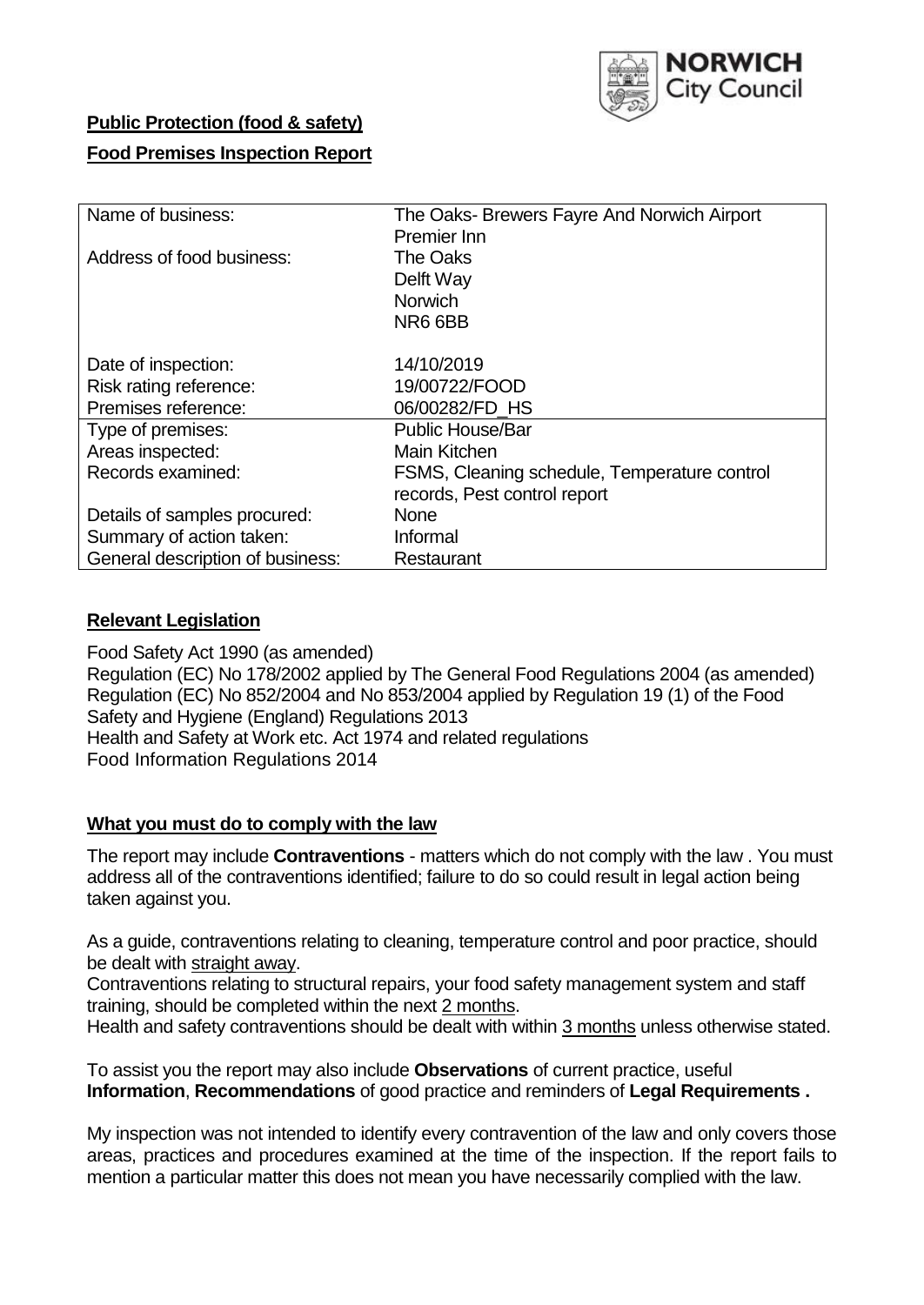# **FOOD SAFETY**

### **How we calculate your Food Hygiene Rating:**

The food safety section has been divided into the three areas which you are scored against for the hygiene rating: 1. food hygiene and safety procedures, 2. structural requirements and 3. confidence in management/control procedures. Each section begins with a summary of what was observed and the score you have been given. Details of how these scores combine to produce your overall food hygiene rating are shown in the table.

| <b>Compliance Area</b>                     |          |    |           | <b>You Score</b> |               |    |           |    |          |  |
|--------------------------------------------|----------|----|-----------|------------------|---------------|----|-----------|----|----------|--|
| Food Hygiene and Safety                    |          |    |           | 0                | 5             | 10 | 15        | 20 | 25       |  |
| <b>Structure and Cleaning</b>              |          |    |           | $\Omega$         | 5             | 10 | 15        | 20 | 25       |  |
| Confidence in management & control systems |          |    |           | $\Omega$         | 5             | 10 | 15        | 20 | 30       |  |
|                                            |          |    |           |                  |               |    |           |    |          |  |
| <b>Your Total score</b>                    | $0 - 15$ | 20 | $25 - 30$ |                  | $35 - 40$     |    | $45 - 50$ |    | > 50     |  |
| <b>Your Worst score</b>                    | 5        | 10 | 10        |                  | 15            |    | 20        |    |          |  |
|                                            |          |    |           |                  |               |    |           |    |          |  |
| <b>Your Rating is</b>                      | 5        |    | 3         |                  | $\mathcal{P}$ |    |           |    | $\Omega$ |  |

Your Food Hygiene Rating is 4 - a good standard



## **1. Food Hygiene and Safety**

Food Hygiene standards are excellent. You demonstrated full compliance with legal requirements. You have safe food handling practices and procedures and all the necessary control measures to prevent cross-contamination are in place. **(Score 0)**

#### Contamination risks

**Observation** I was pleased to see you were able to demonstrate effective controls to prevent cross-contamination.

#### Hand-washing

**Observation I** was pleased to see handwashing was well managed.

**Recommendation** I recommend you provide a plug to the wash hand basin as the hot water is very hot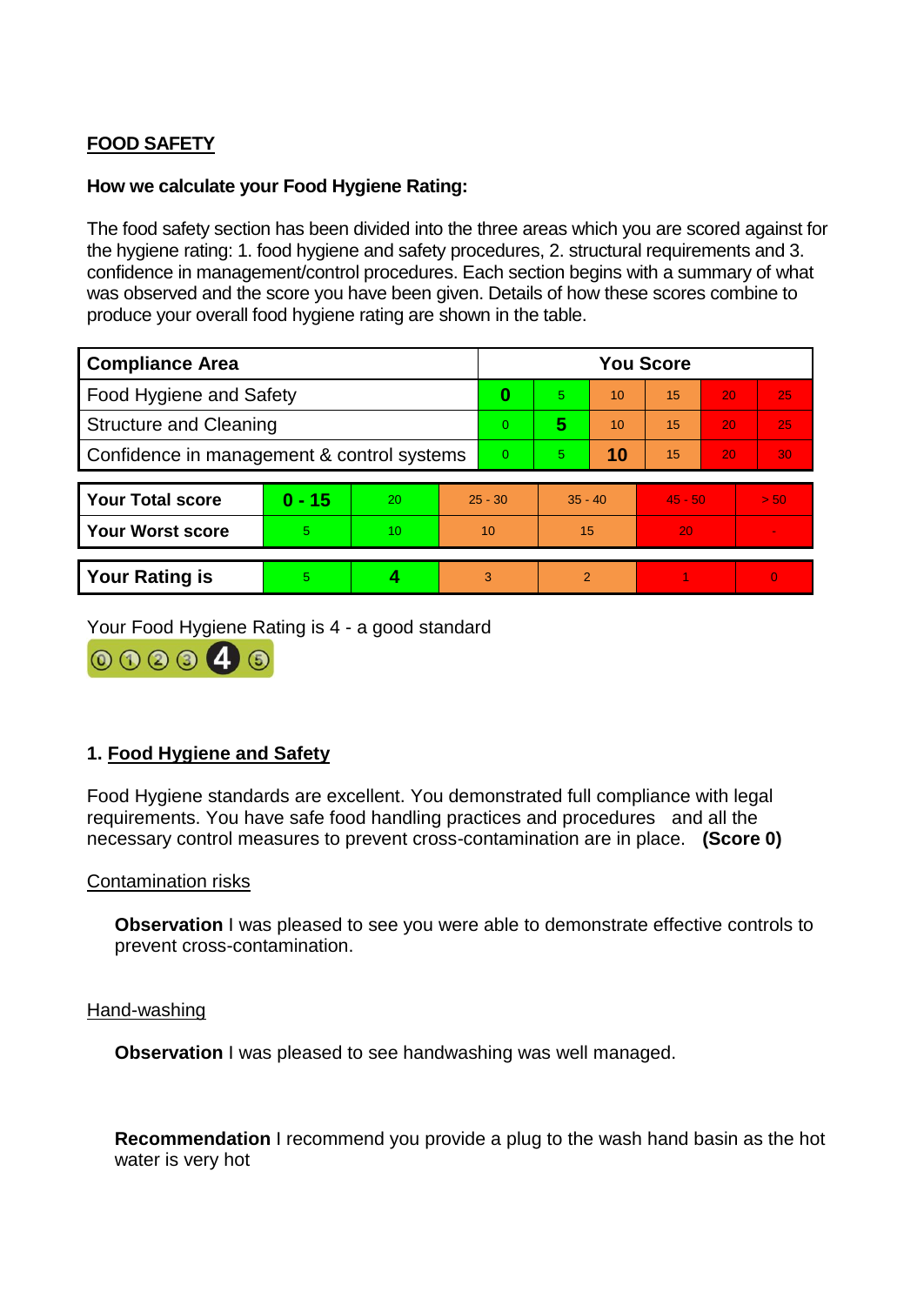## Personal Hygiene

**Observation** I was pleased to see that standards of personal hygiene were high.

## Temperature Control

**Observation** I was pleased to see you were able to limit bacterial growth and/or survival by applying appropriate temperature controls at points critical to food safety and that you were monitoring temperatures.

# **2. Structure and Cleaning**

The structure facilities and standard of cleaning and maintenance are all of a good standard and only minor repairs and/or improvements are required. Pest control and waste disposal provisions are adequate. The minor contraventions require your attention. **(Score 5)**

## Cleaning of Structure

**Contravention** The following items were dirty and require more frequent and thorough cleaning:

- wall/floor junction behind dishwasher
- flooring underneath washing up sinks
- flooring underneath equipment
- pipe work behind cooker

## Cleaning of Equipment and Food Contact Surfaces

**Contravention** The following items are dirty and must be cleaned:

- underneath towel dispenser
- plastic curtain to walk-in freezer
- ceiling interior to fridge numbered 5
- runner to drawer
- wheels to equipment
- you need to remove the protective film to fridge door numbered 9 to aid easy cleaning

**Observation** You had dedicated equipment for the preparation of raw and ready-to-eat foods.

### Cleaning Chemicals / Materials / Equipment and Methods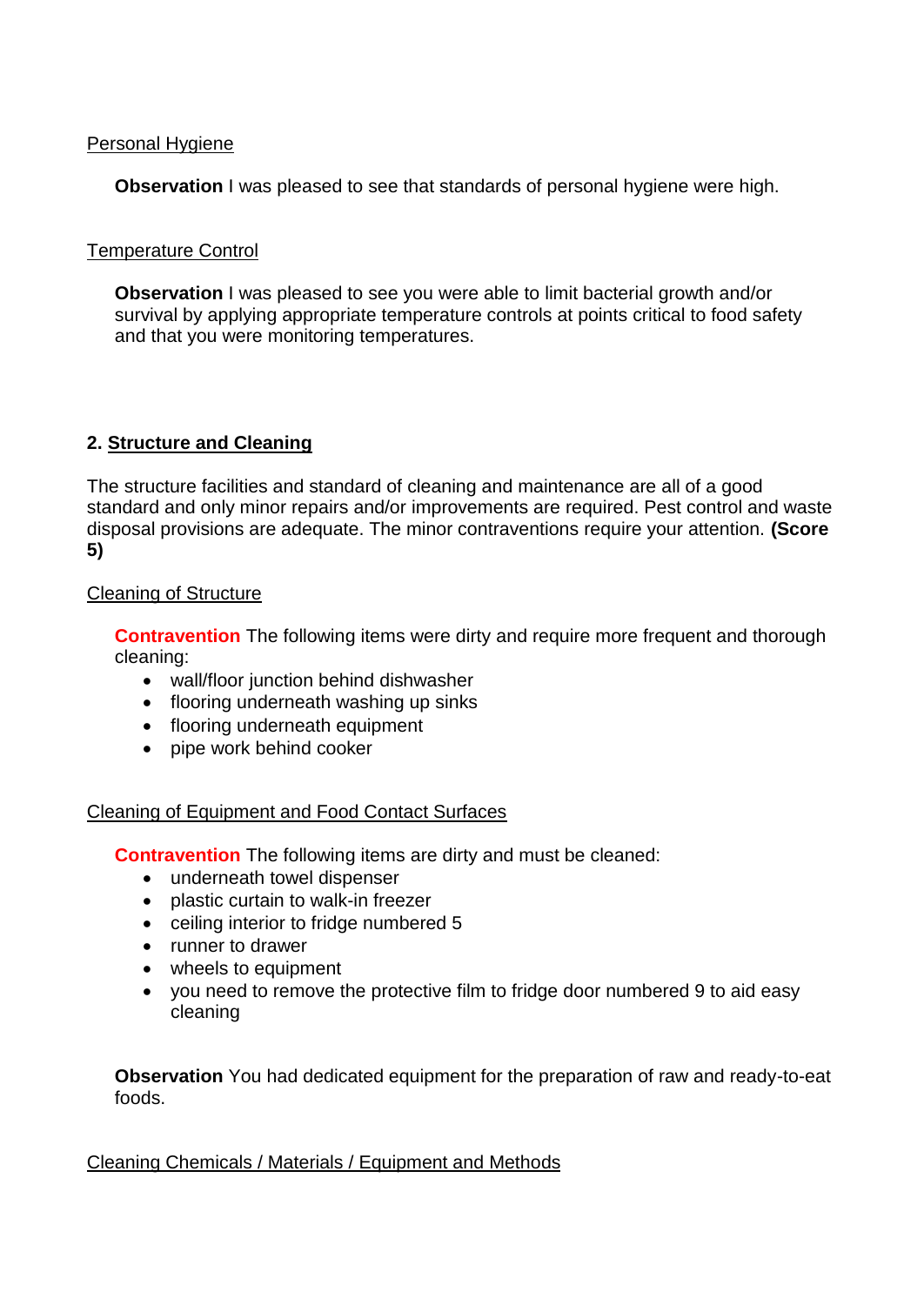**Observation** I was pleased to see that your cleaning materials, were able to minimise the spread of harmful bacteria between surfaces.

#### Maintenance

**Contravention** The following had not been suitably maintained and must be repaired or replaced:

- gap behind wash hand basin
- tray in fridge numbered 7 used for macaroni cheese
- broken plastic container storing grated cheese
- split seals to fridge numbered 10
- split seals to freezers numbered 12 & 13

#### Facilities and Structural provision

**Observation** I was pleased to see the premises had been well maintained and that adequate facilities had been provided.

### Pest Control

**Observation** You have a pest control contract in place and there is no evidence of pest activity on the premises.

## **3. Confidence in Management**

There are generally satisfactory food safety controls in place although there is evidence of some non-compliance with the law. All the significant food hazards are understood and controls are in place. Your records are appropriate and generally maintained but some deficiencies were identified. The contraventions require your attention; although not critical to food safety they may become so if not addressed. **(Score 10)**

### Type of Food Safety Management System Required

**Observation** Your SFBB/food safety management system was in place and working well. I was confident you had effective control over hazards to food.

### **Training**

**Contravention** the following evidence indicates there is a staff training need for food handlers:

• standard of cleaning was poor